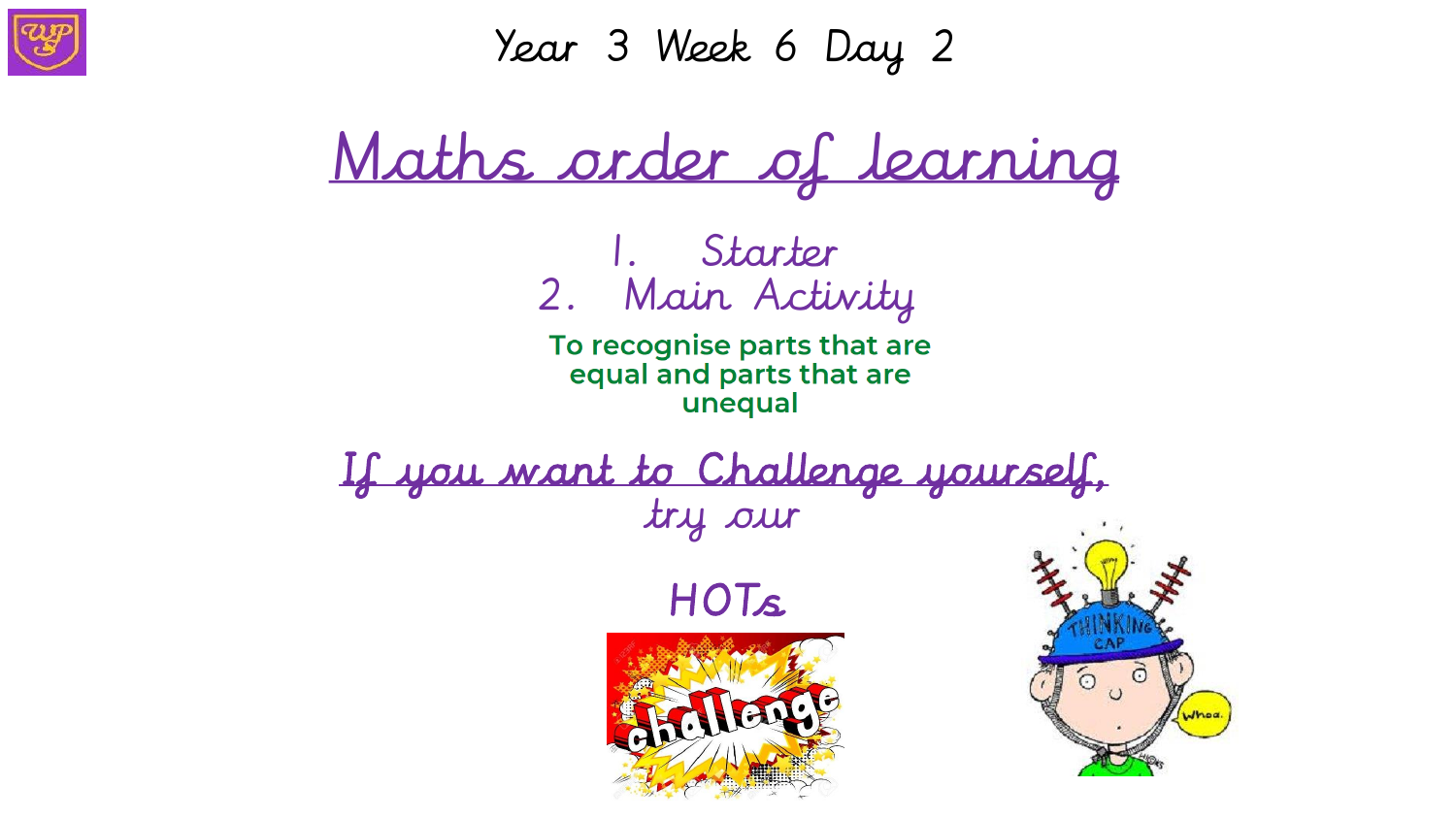To be completed by everyone

Answers will be given on the answer sheet on Friday

### Starter:

Watch the following video to help solve the problem <https://www.youtube.com/watch?v=DnFrOetuUKg>



Show one half in a different way on each rectangle:



#### Show how each shape can be divided into quarters:

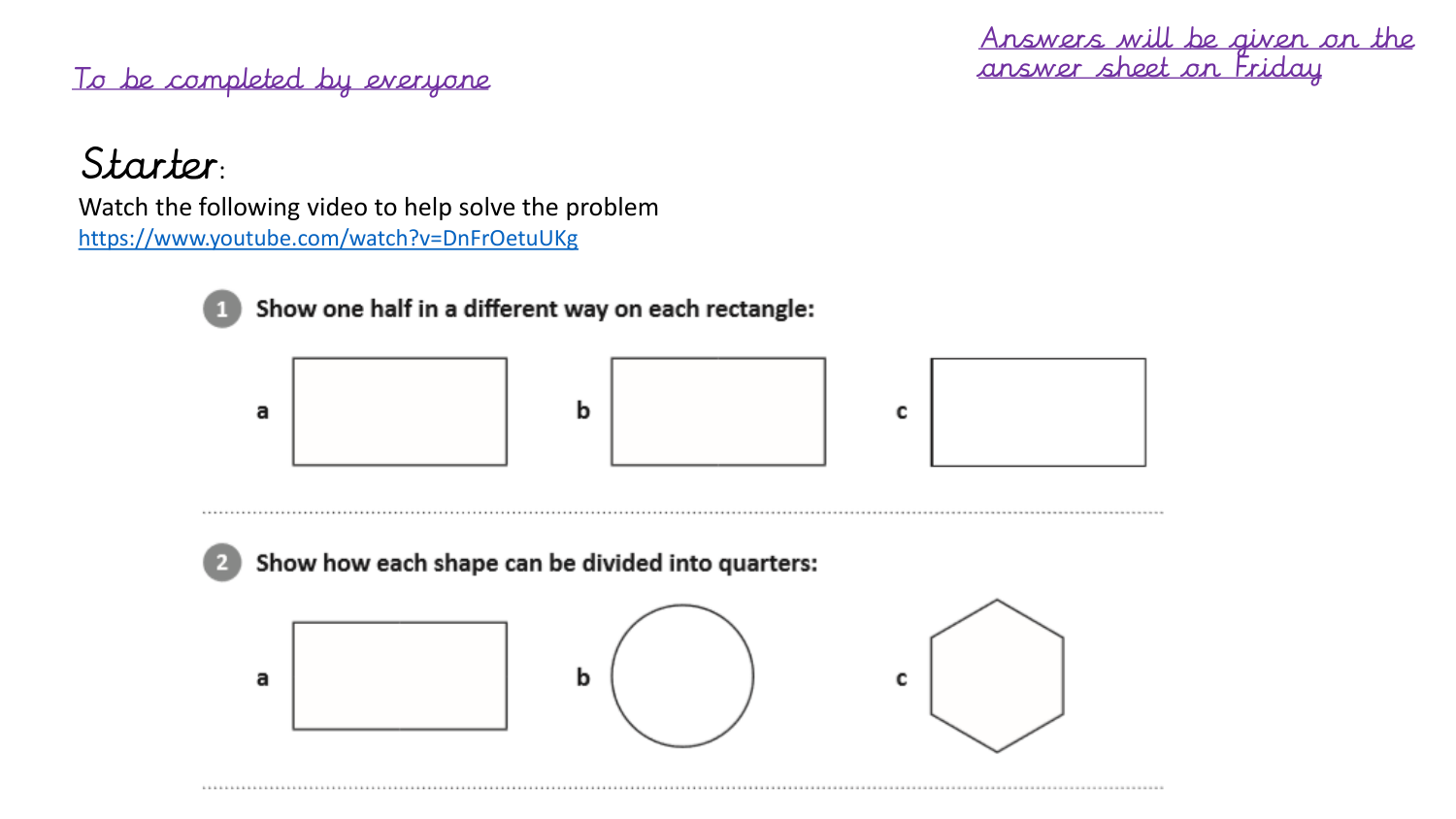Maths – Fractions

To be completed by everyone

### To recognise parts that are equal and parts that are unequal

Main Activity

Click on the link and begin your learning journey. Complete the pre-quiz, watch the video and complete the activities

https://www.thenational.academy/year-3/maths/to[recognise-parts-that-are-equal-and-parts-that-are-unequal](https://www.thenational.academy/year-3/maths/to-recognise-parts-that-are-equal-and-parts-that-are-unequal-year-3-wk1-2)year-3-wk1-2

The answers will be given at the end of the video. Please stop the video and complete the activity before listening to the answers.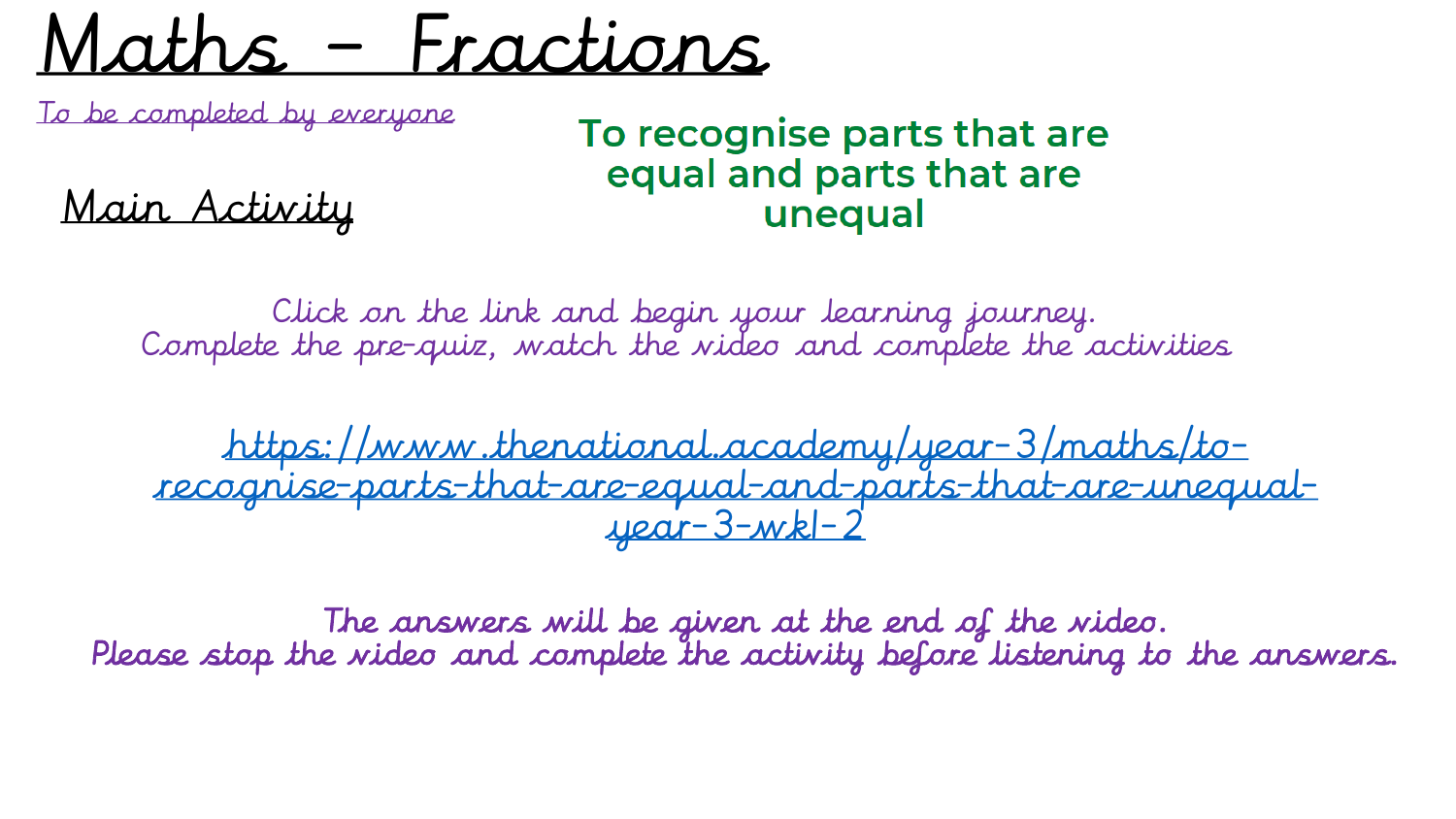#### Maths – Fractions

HOTs



Ryan has 14 sweets to share between his friends.



Ryan thinks he can share the sweets equally. Is he correct? Explain your answer

#### True or False?

 $\frac{1}{4}$  of the shape is shaded.

Rosie says the shaded part of the shape does not show a half because there are four parts, not two equal parts.





Do you agree? Explain why.

Answers will be given on the answer sheet on Friday

Explain your answer.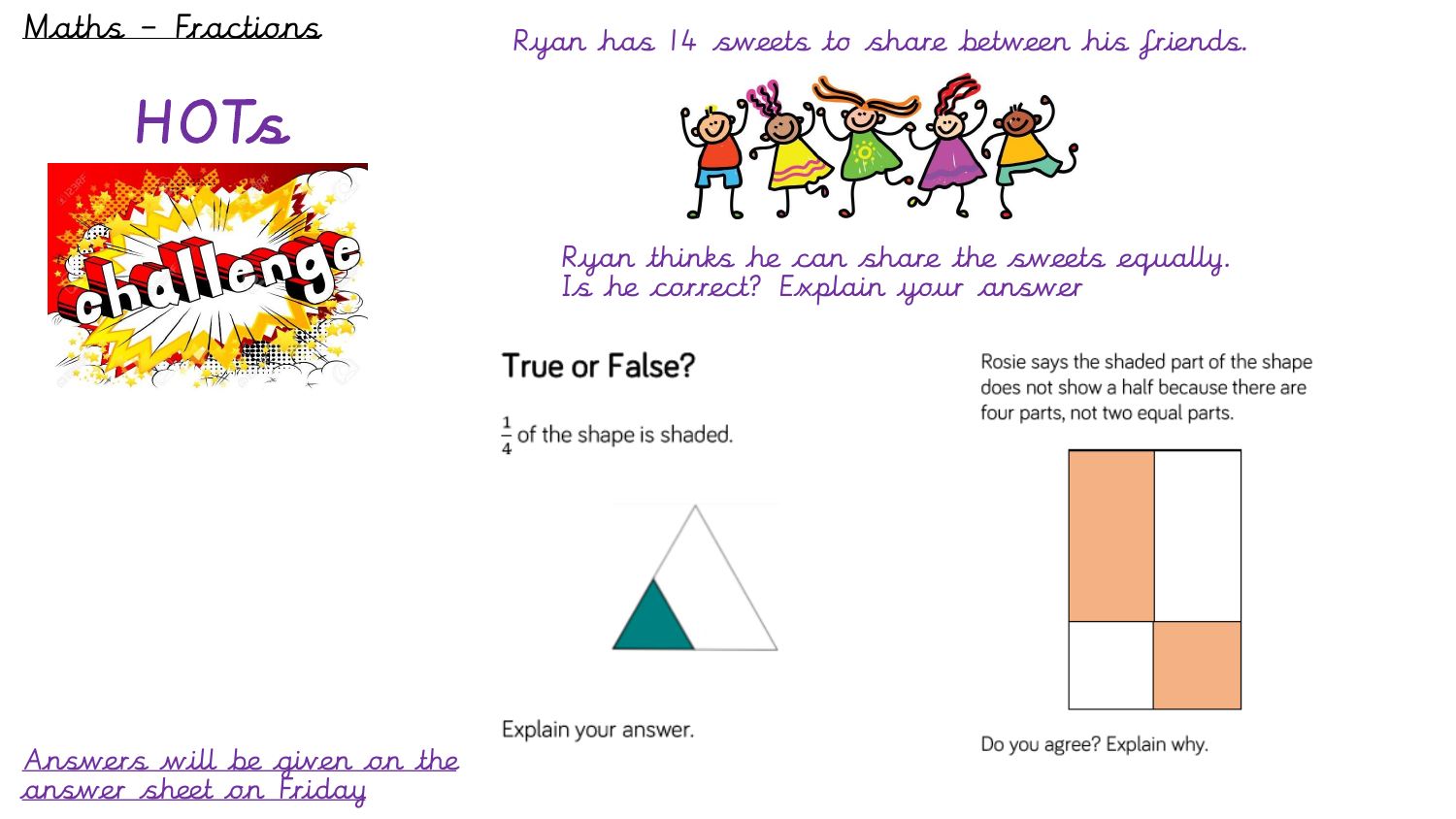Spellings

All of these words are spelt incorrectly can you correct them?

1. eight 1. 2. bizi 3. nolidg<br>4. libarry 5. medisin 6. sertin<br>7. norti 8. strenf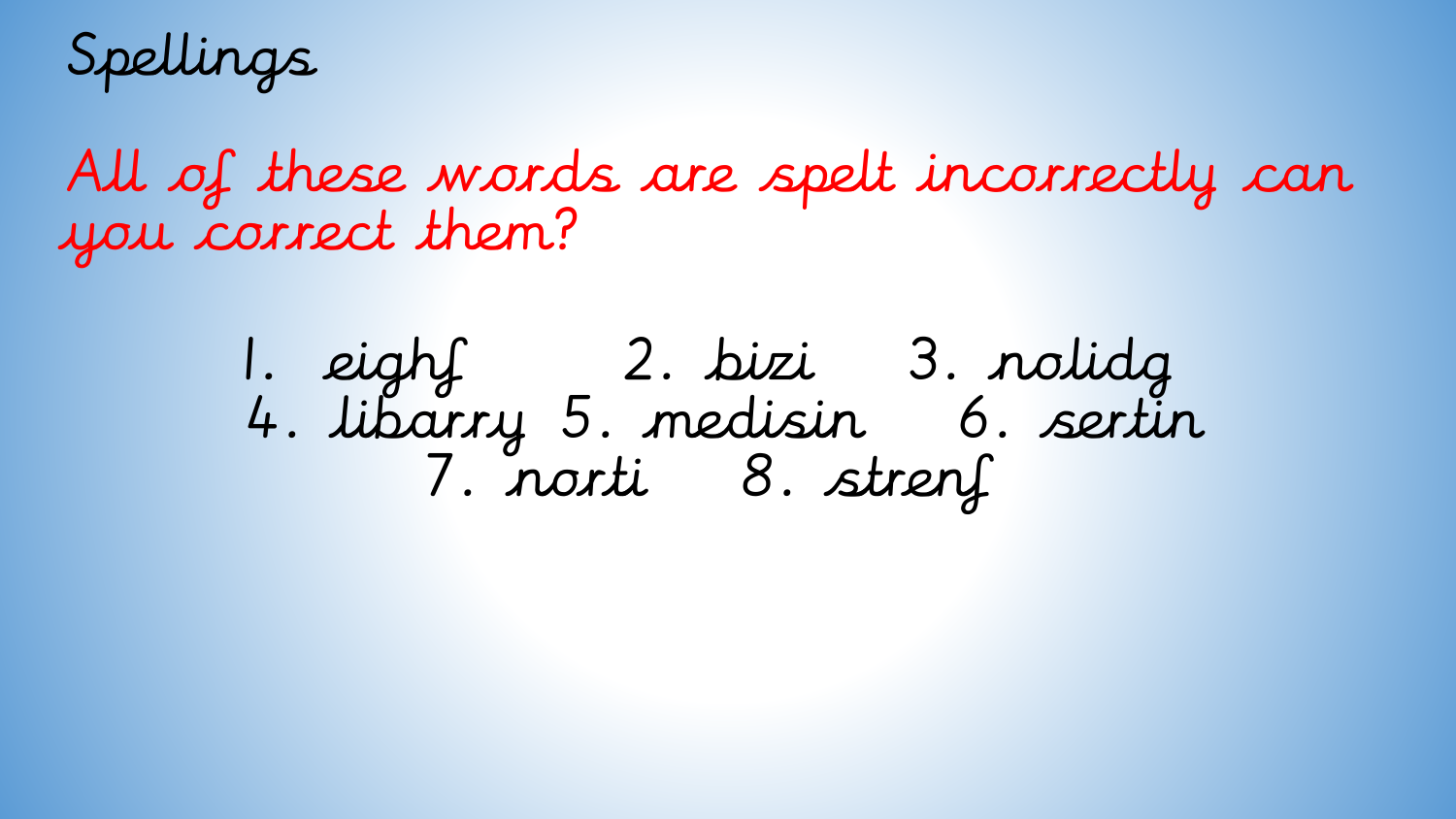### Can you sort the spelling for this week into word classes?



Can you write what each of the word classes mean? An adjective is… An adverb is… A noun is… A verb is…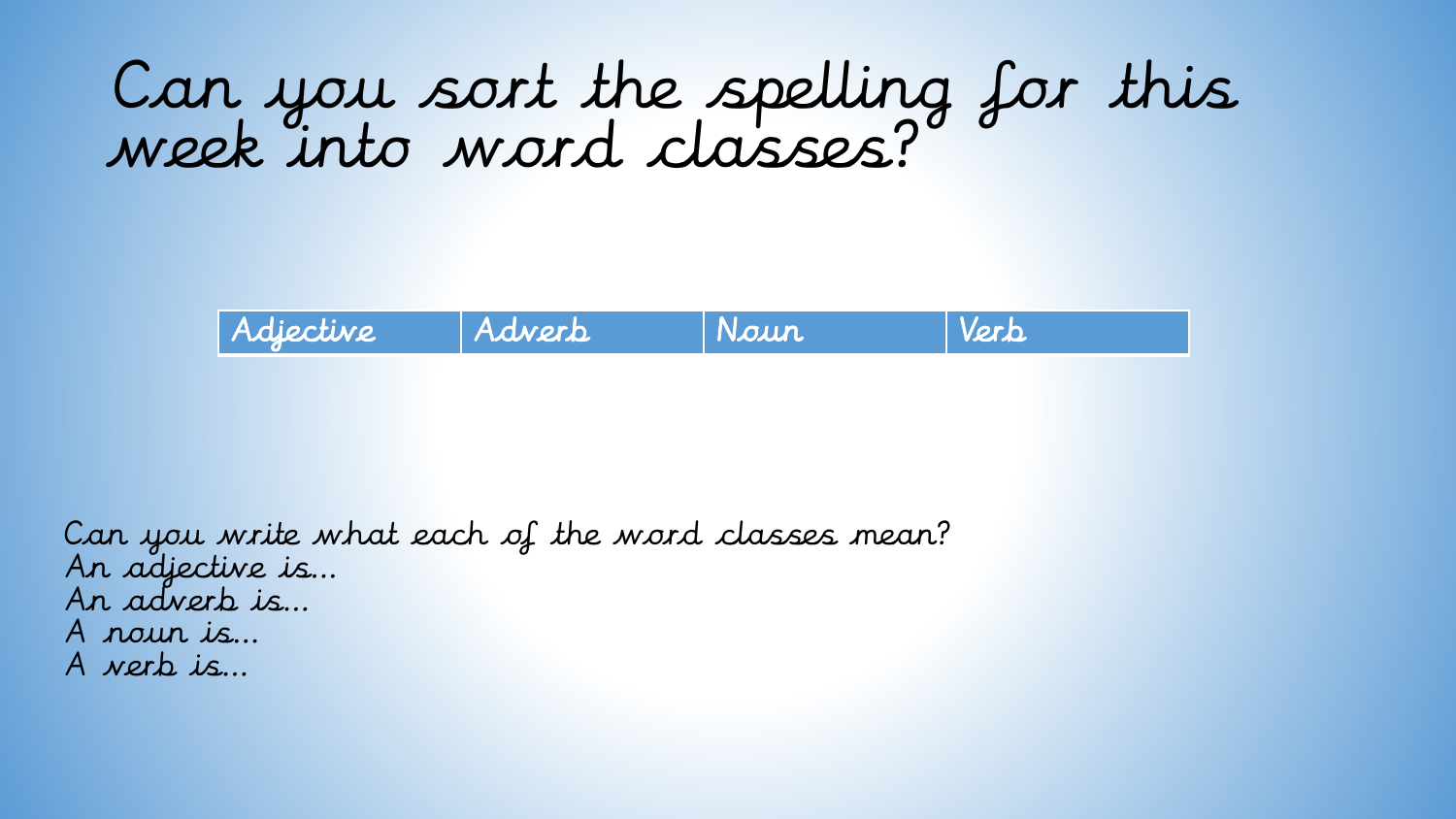English – Poetry Lesson 2

Here is the second lesson of the week. https://www.thenational.academy/year-[3/english/poetry-reading-comprehension](https://www.thenational.academy/year-3/english/poetry-reading-comprehension-inference-year-3-wk3-2#slide-1)inference-year-3-wk3-2#slide-1

Complete the quiz before starting the lesson so you can see the pre-learning (if you listened super carefully to yesterday's lesson this may help you with the quiz!) and also see where you may get stuck!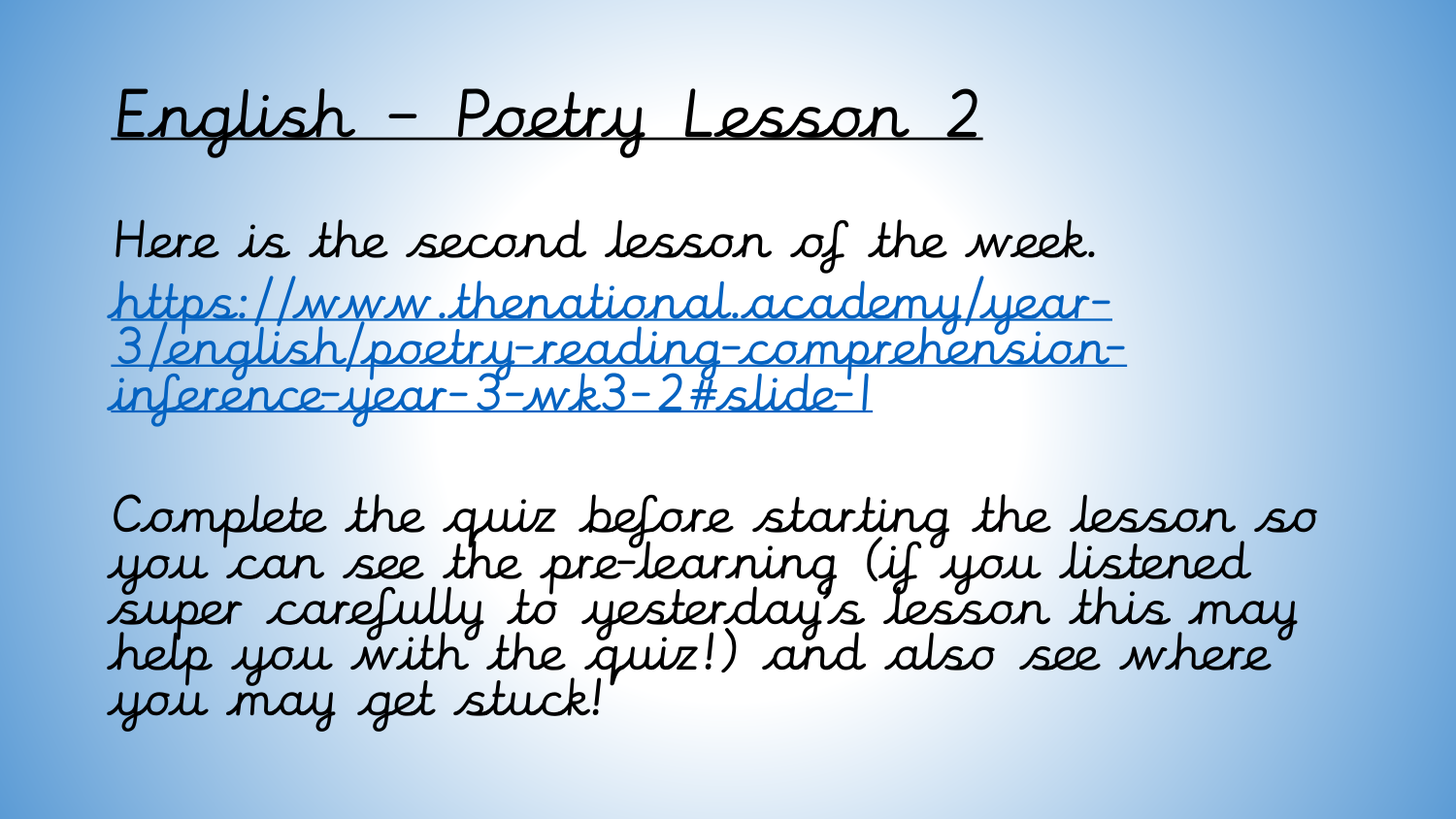English – Poetry Lesson 2

Once you have watched the video there is an activity to complete, this activity can be completed in your books.

At the end of the activity click the link on screen and watch the animation video that is available to watch.

The quiz at the end of the lesson tests your knowledge from the lesson and will give you your score and the answers straight away!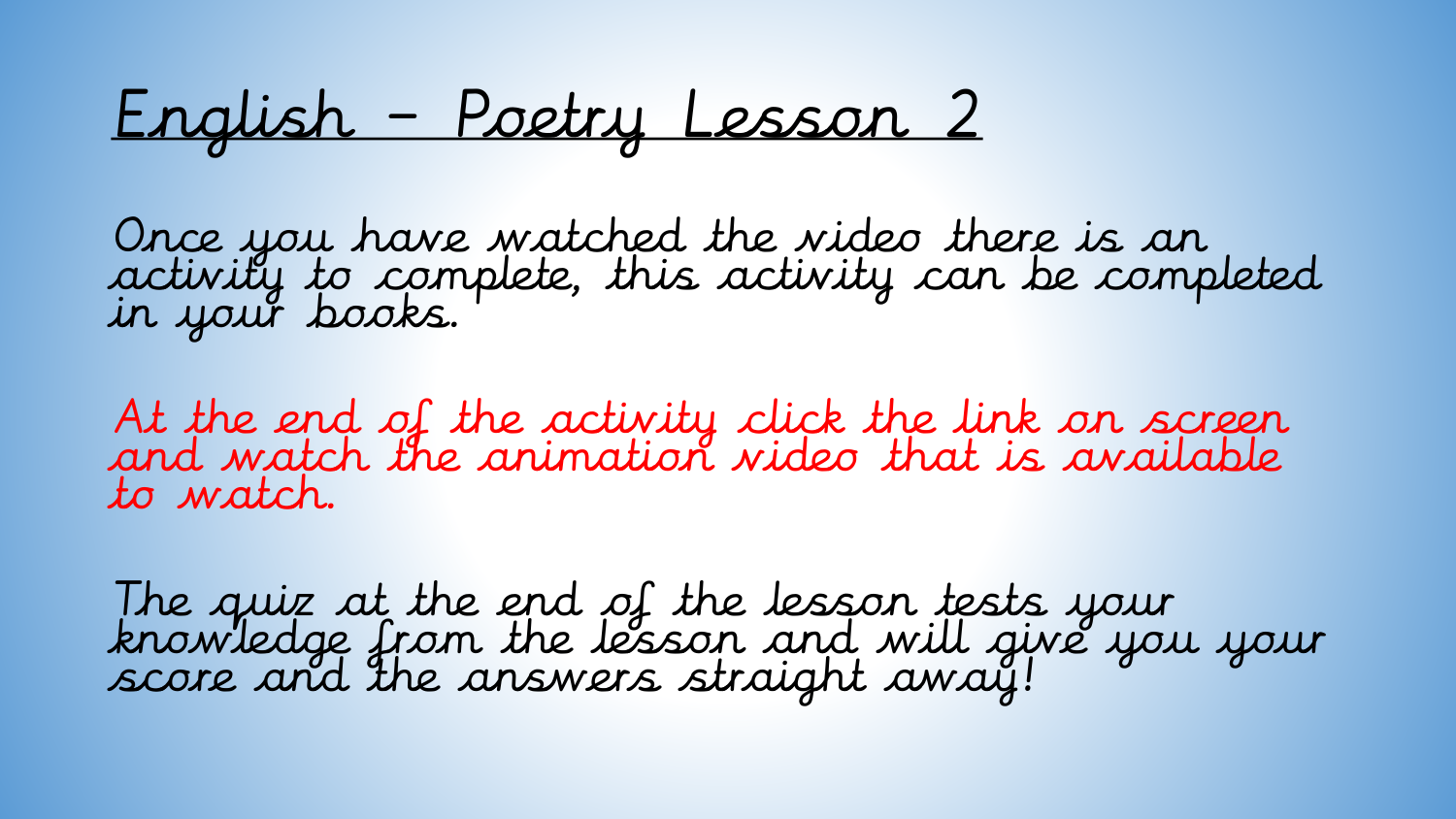

# Celtic Warrior Vs Roman Soldier

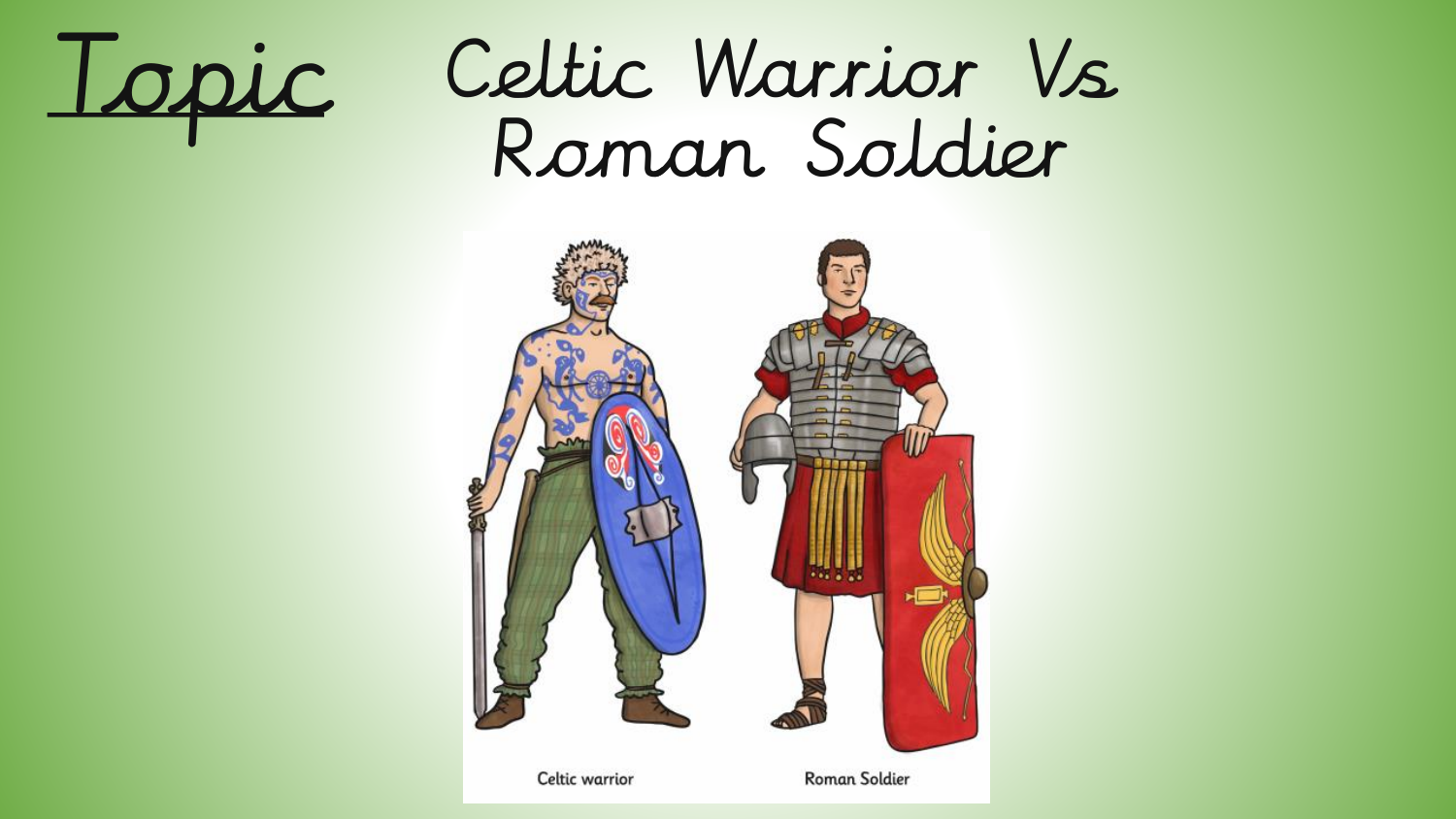

Step 1 - We would like you to carry out some research on Celtic Warriors and Roman Soldiers.

Step 2 - We would like you to complete a table of Similarities and Differences.

Step 3 - We then have some questions for you to complete.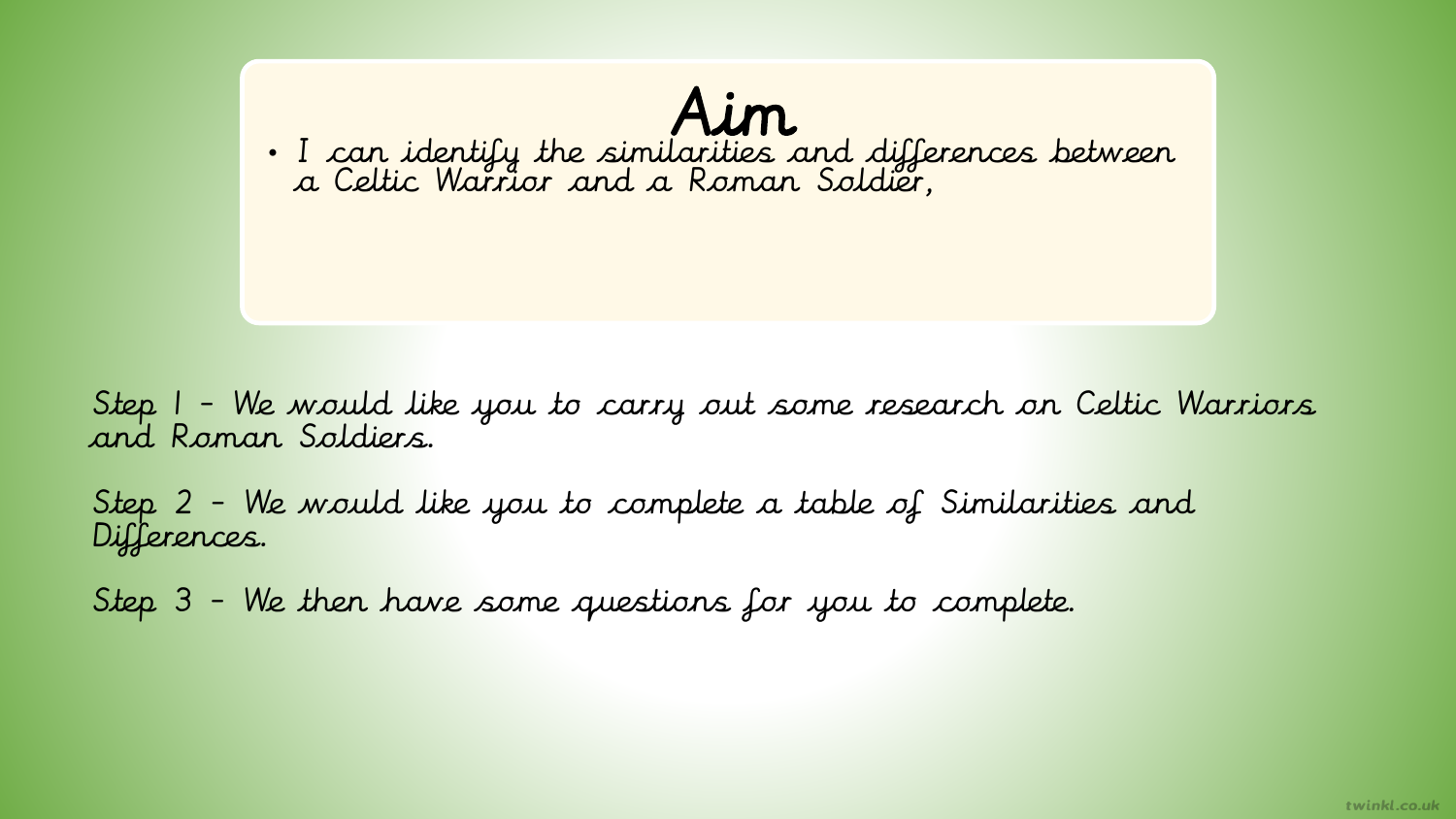# Celtic Warrior VS Roman Soldier

Complete a table that looks like this in your books –

What is similar about Celtic Warriors and Roman Soldiers?

What is different about Celtic Warriors and Roman Soldiers?

| Similarities | Differences |
|--------------|-------------|
|              |             |
|              |             |
|              |             |
|              |             |
|              |             |
|              |             |
|              |             |